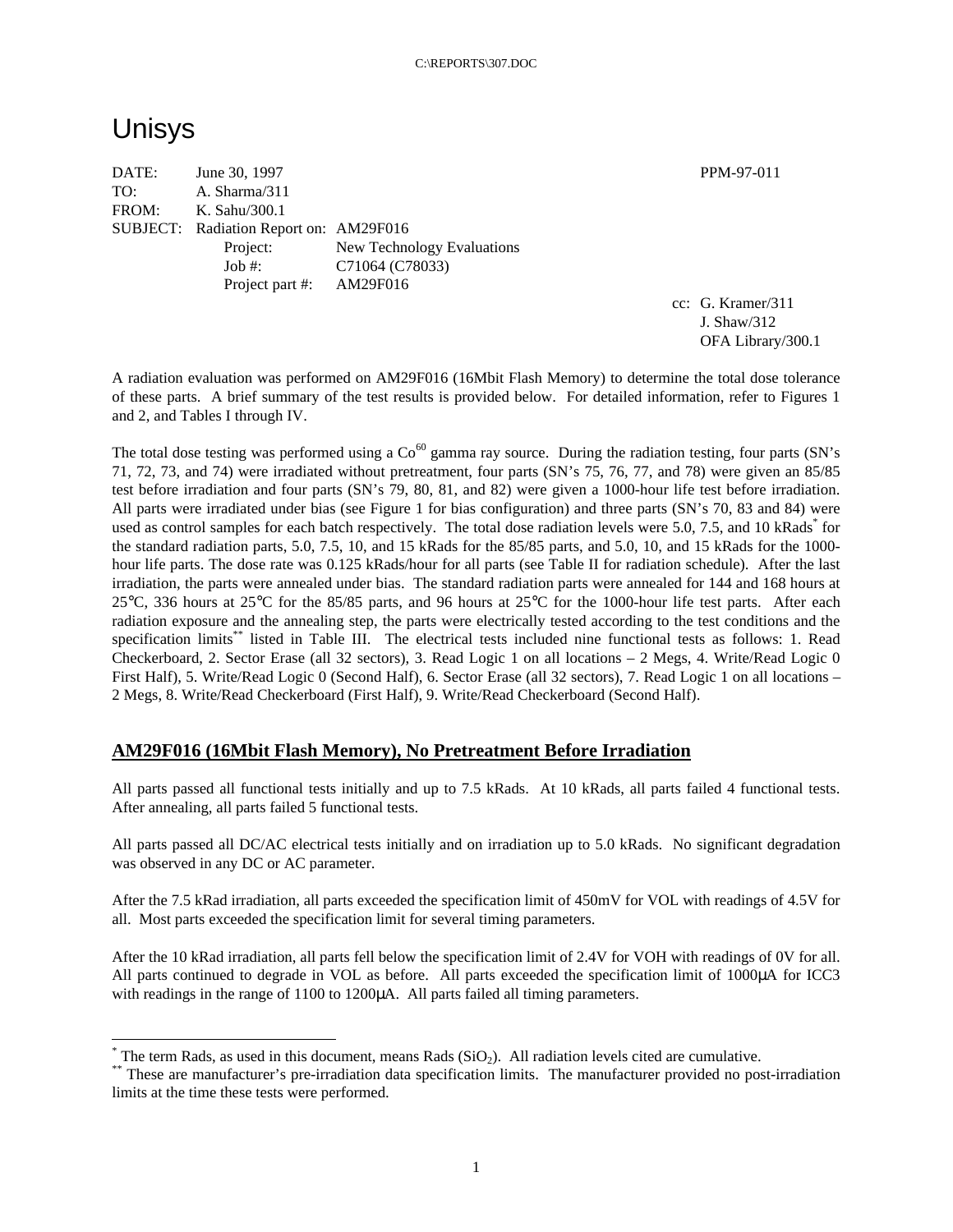The parts were annealed at 25°C for 144 hours and showed no recovery in any DC/AC parameter. The parts were annealed at 100°C for 168 hours and showed no rebound effects.

## **AM29F016 (16Mbit Flash Memory), Pretreated at 85°C/85%RH for 168 Hours**

All parts passed all functional tests initially and on irradiation up to 10 kRads. After the 15 kRad irradiation, three parts failed four functional tests and after 336 hours of annealing at 25°C, three parts failed five functional tests.

All parts passed all electrical tests up to 10 kRads. No significant degradation was observed in any DC or AC parameter.

After the 15 kRad irradiation, all parts catastrophically failed VOH, VOL, and all timing parameters.

The parts were annealed for 336 hours @ 25°C and showed no recovery.

### **AM29F016 (16Mbit Flash Memory) Pretreated with 1000 Hours Life Testing**

All parts passed all functional tests initially and on irradiation up to 10 kRads. After the 15 kRad irradiation, three parts failed four functional tests and after 96 hours of annealing at 25°C, three parts failed five functional tests.

All parts passed all electrical tests initially and up to 10 kRads. No significant degradation was observed in any DC or AC parameter.

After the 15 kRad irradiation, all parts catastrophically failed VOH, VOL, and all timing parameters.

The parts were annealed for 96 hours @ 25°C and showed no recovery.

#### **Summary**

These parts showed very low radiation tolerance. The functional failure level varied from 10 to 15 kRads, depending on the pretreatment given.

Table IV provides a summary of the mean and standard deviation values for each parameter after each irradiation exposure and annealing step.

Any further details about this evaluation can be obtained upon request. If you have any questions, please call me at (301) 731-8954.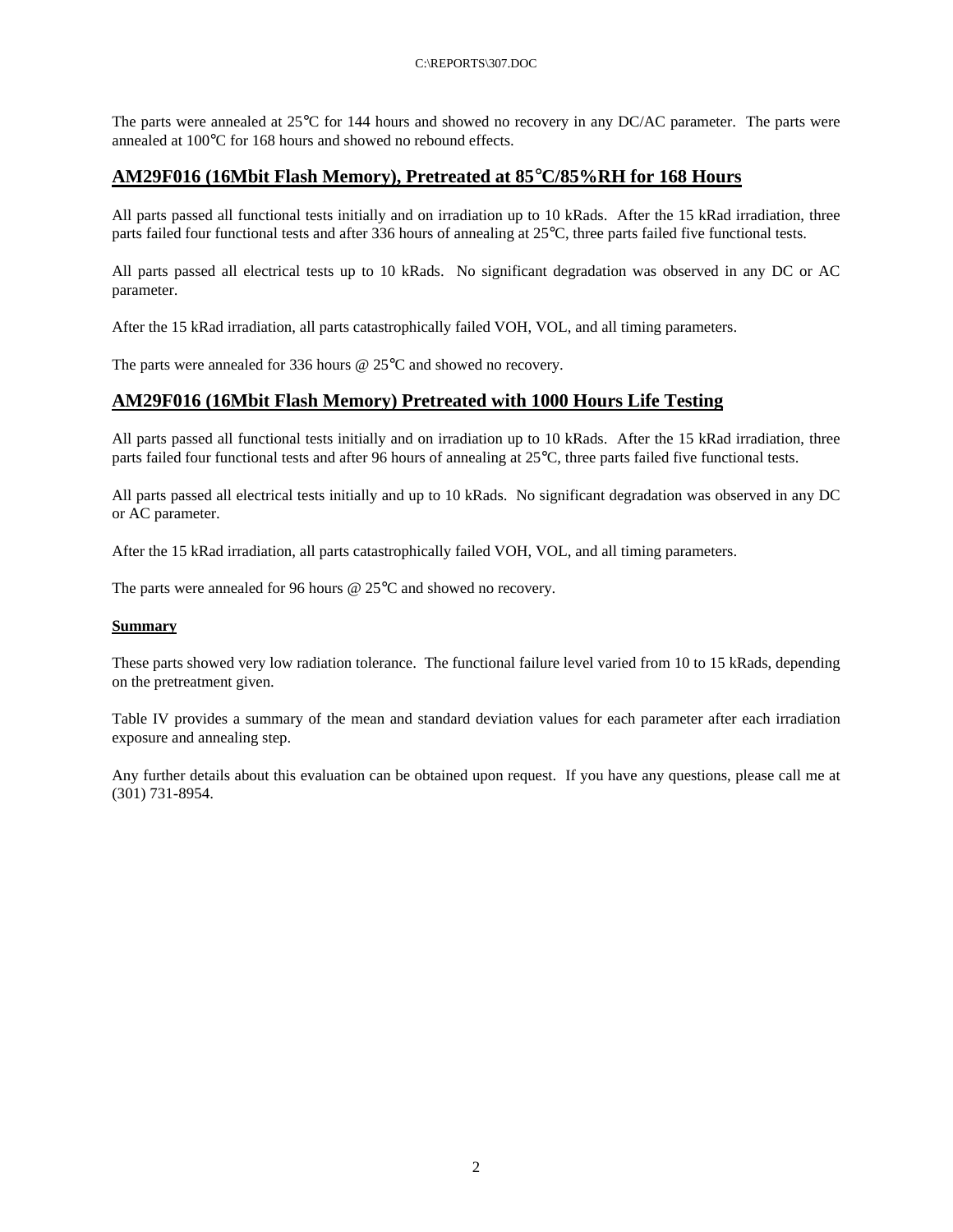#### \_\_\_\_\_\_\_\_\_\_\_\_\_\_\_\_\_\_\_\_\_\_\_\_\_\_\_\_\_\_\_\_\_\_\_\_\_\_\_\_\_\_\_\_\_\_\_\_\_\_\_\_\_\_\_\_\_\_\_\_\_\_\_\_\_\_\_\_\_\_\_\_\_\_\_\_\_\_\_\_\_\_\_\_\_\_\_\_\_\_\_\_ ADVISORY ON THE USE OF THIS DOCUMENT

The information contained in this document has been developed solely for the purpose of providing general guidance to employees of the Goddard Space Flight Center (GSFC). This document may be distributed outside GSFC only as a courtesy to other government agencies and contractors. Any distribution of this document, or application or use of the information contained herein, is expressly conditional upon, and is subject to, the following understandings and limitations:

(a) The information was developed for general guidance only and is subject to change at any time;

(b) The information was developed under unique GSFC laboratory conditions that may differ substantially from outside conditions;

(c) GSFC does not warrant the accuracy of the information when applied or used under other than unique GSFC laboratory conditions;

(d) Either GSFC or the manufacturer should not construe the information as a representation of product performance;

(e) Neither the United States government nor any person acting on behalf of the United States government assumes any liability resulting from the application or use of the information.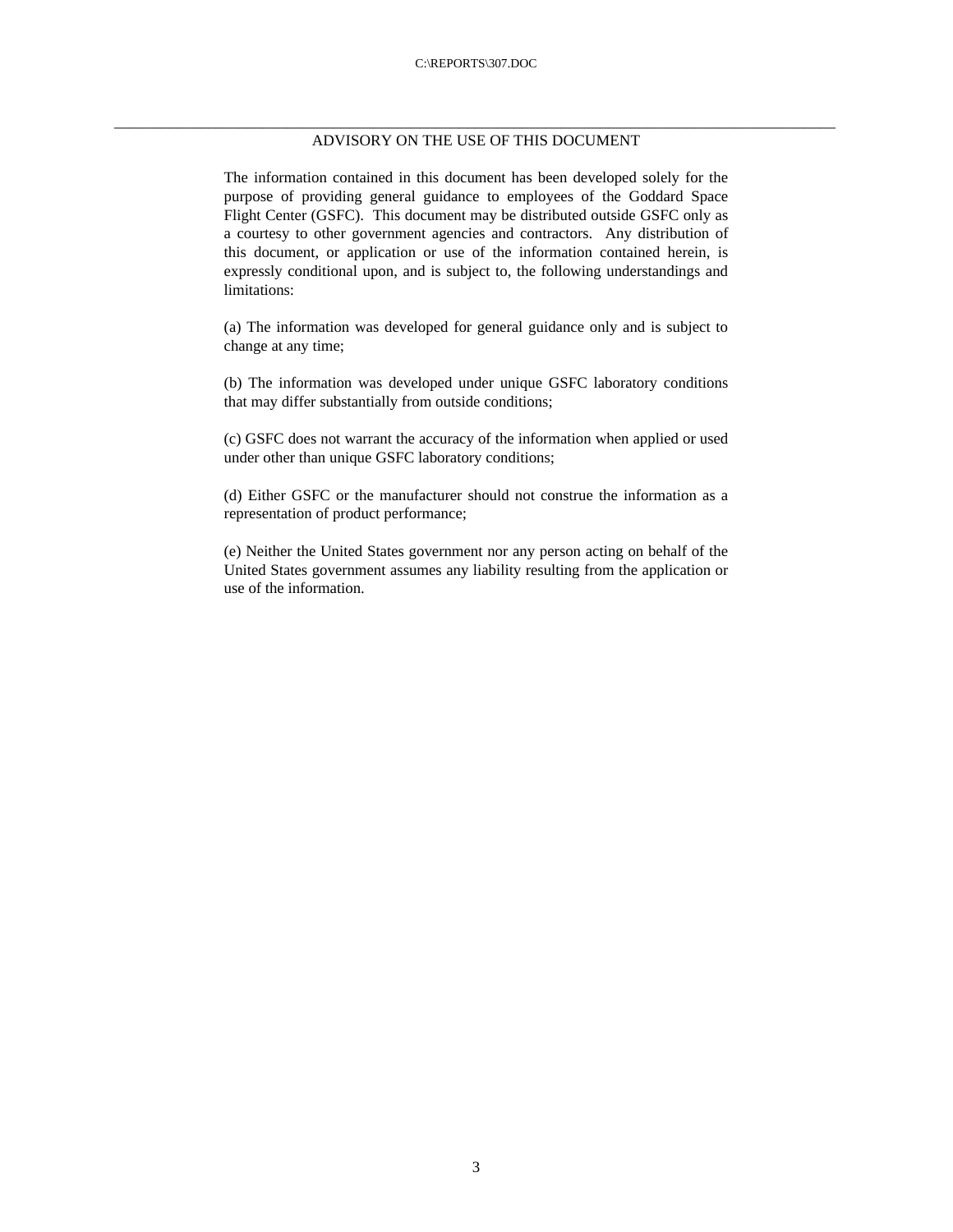

Figure 1 (a). Radiation Bias Circuit for AM29F016 (16Mbit Flash Memory)

Notes:

- 1. All resistors are  $1k\Omega \pm 5\%, \frac{1}{4}W$ .
- 2.  $V_{CC} = 5.0V \pm 0.5VDC$
- 3.  $V_{CC}/2 = 2.5V \pm 0.5VDC$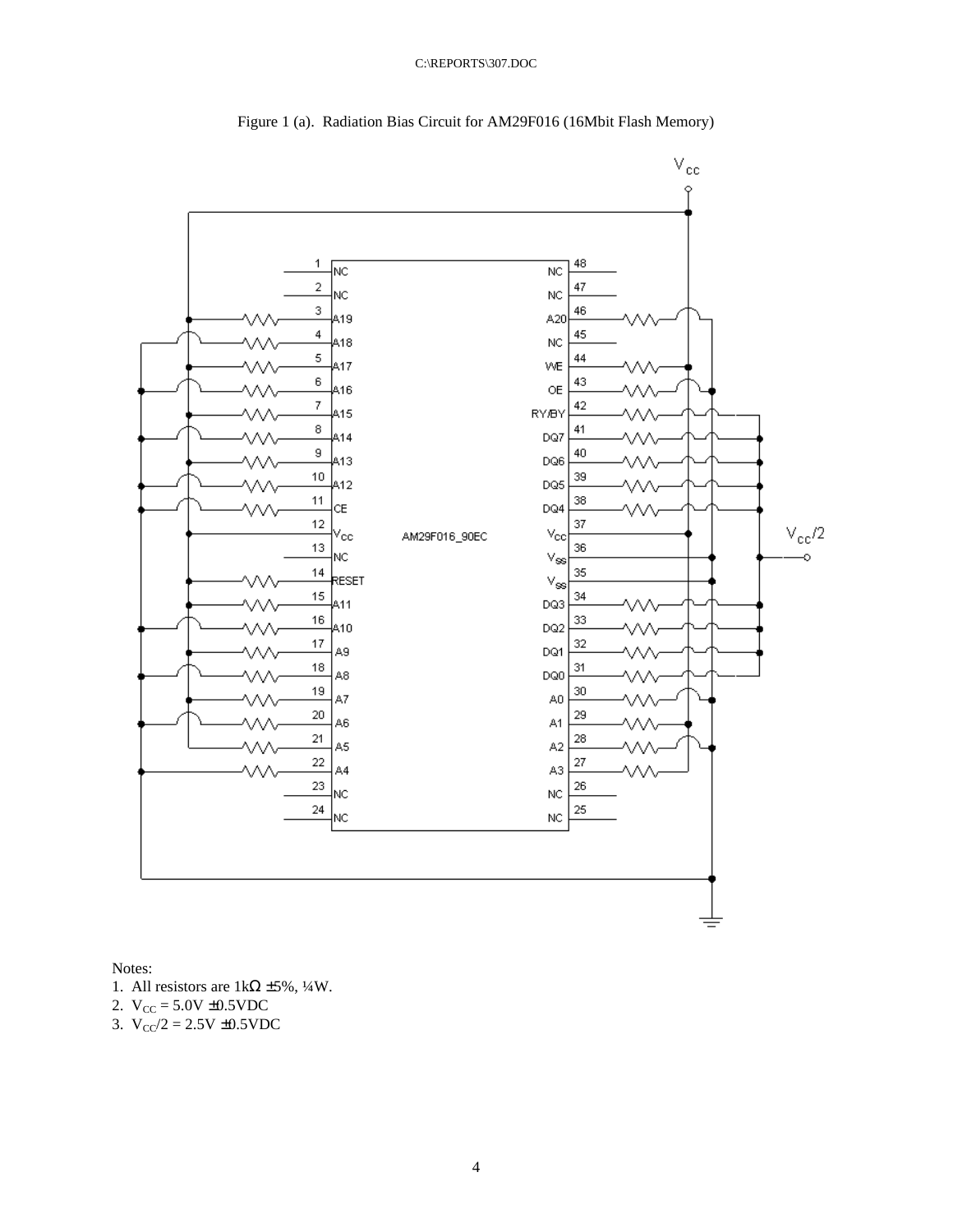



Notes:

- 1. All resistors are  $1k\Omega \pm 5\%, \frac{1}{4}W$ .
- 2.  $V_{CC} = 5.0V \pm 0.5VDC$
- 3.  $V_{CC}/2 = 2.5V \pm 0.5VDC$
- 4. Frequencies: F0 F1 = 1MHz, F2 F3 = 500kHz, F4 F6 = 250kHz, F7 F8 = 125kHz, F9 F10 = 62.5kHz, F11 – F12 = 31.25kHz, F13 – F14 = 15.62kHz, F15 – F16 = 7.82kHz, F17 – F18 = 3.91kHz, F19 = 1.95kHz
- 5. All frequencies are ±0.5%.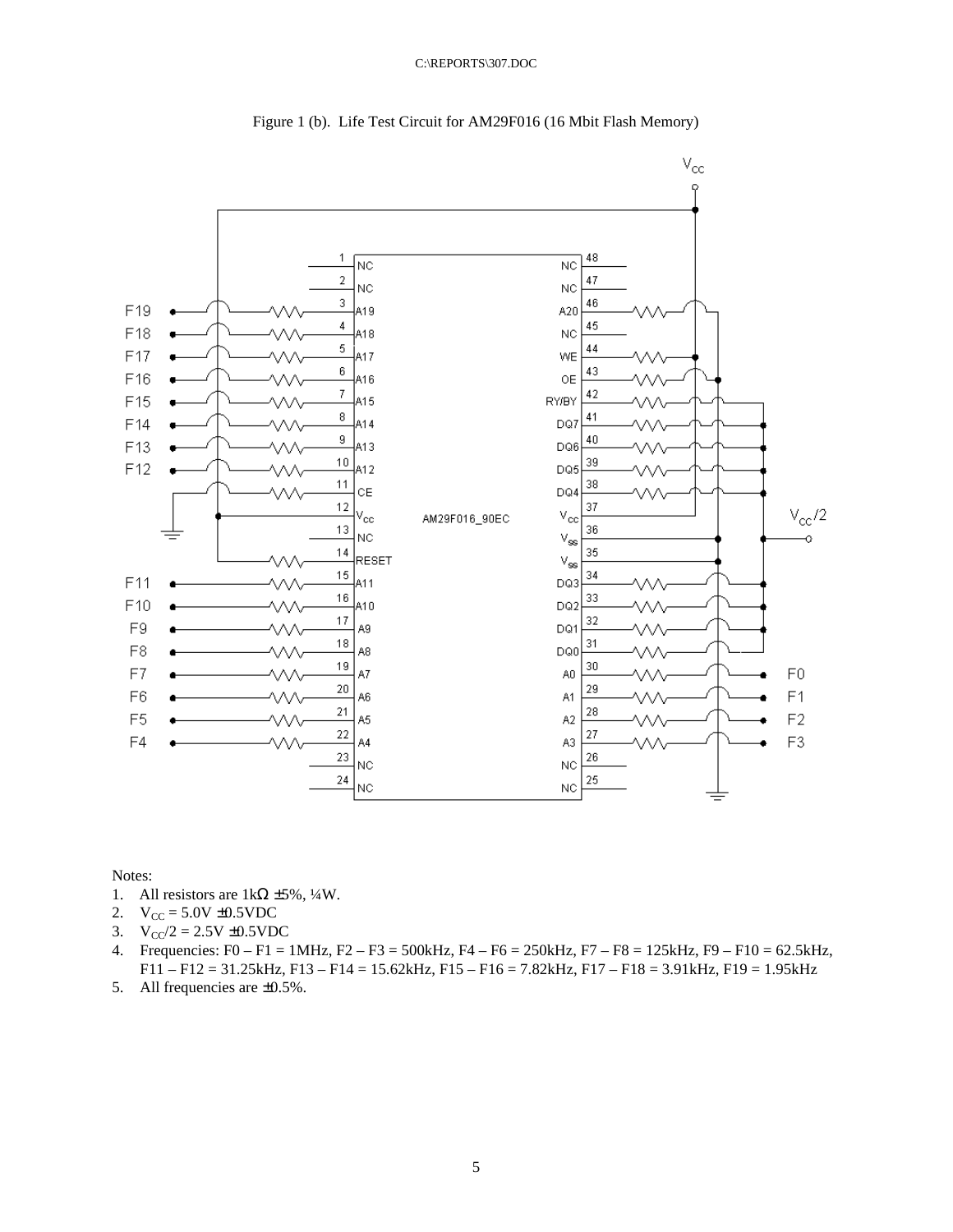## TABLE I. Part Information

| <b>Generic Part Numbers:</b>             | AM29F016                                                                    |
|------------------------------------------|-----------------------------------------------------------------------------|
| New Technology Evaluations Part Numbers: | AM29F016_90EC                                                               |
| Charge Number:                           | C71064 (C78033)                                                             |
| Manufacturer:                            | <b>Advanced Micro Devices</b>                                               |
| Lot Date Codes (LDC):                    | None Given                                                                  |
| <b>Quantities Tested:</b>                | $5$ (Std.), $5$ (85/85), $5$ (1000 Hr.)                                     |
| Serial Numbers of Control Samples:       | 70 (Std.), 83 (85/85), 84 (1000 Hr.)                                        |
| Serial Numbers of Radiation Samples:     | 71, 72, 73, 74 (Std.); 75, 76, 77, 78 (85/85);<br>79, 80, 81, 82 (1000 Hr.) |
| <b>Part Function:</b>                    | 16 Mbit Selector Erase Flash Memory                                         |
| Part Technology:                         | <b>CMOS</b>                                                                 |
| Package Style:                           | <b>48 PIN TSOP</b>                                                          |
| Test Equipment:                          | $S-50$                                                                      |
| Engineer:                                | A. Duvalsaint                                                               |

\* The manufacturer for this part guaranteed no radiation tolerance/hardness.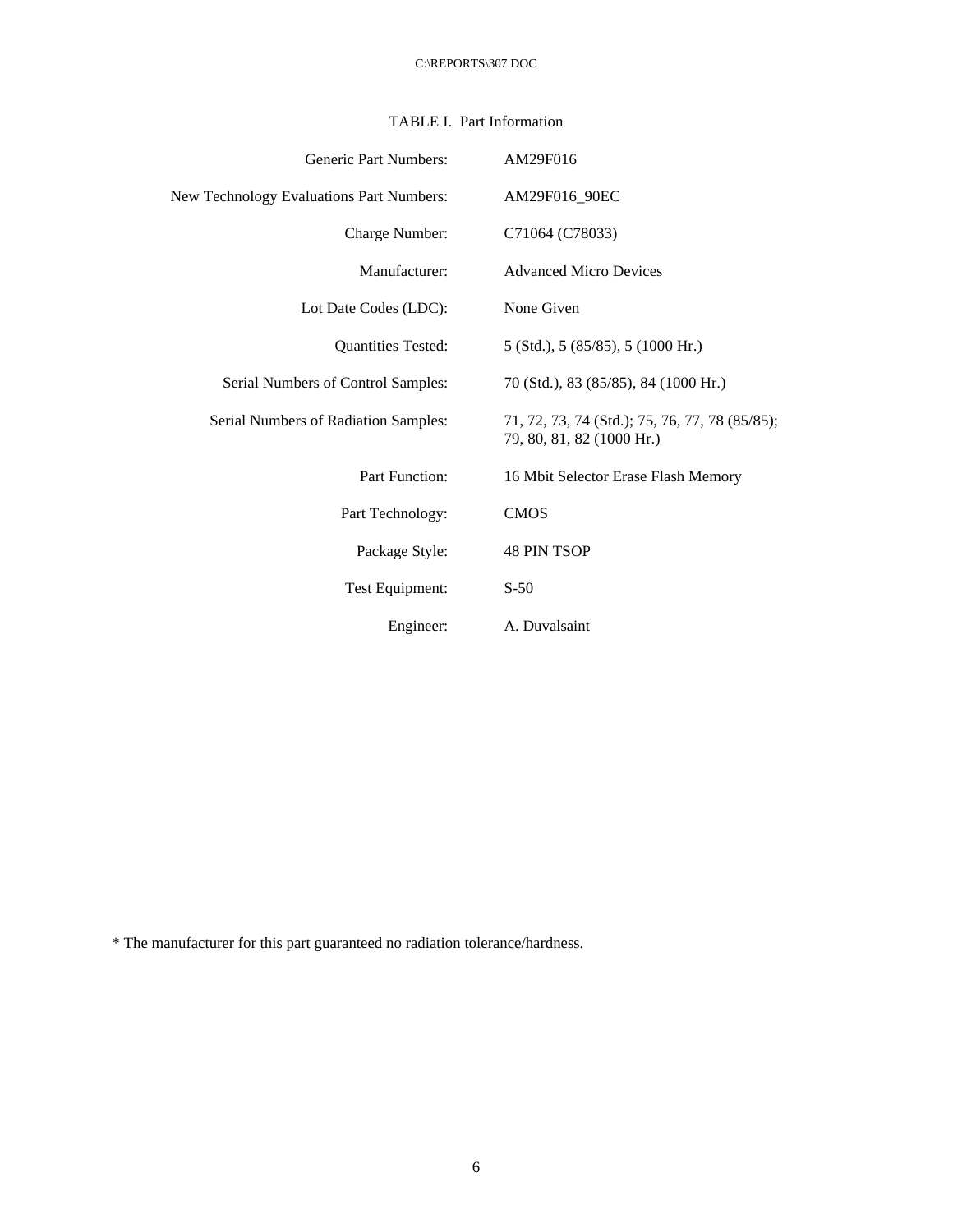|  | TABLE II (a). Radiation Schedule for AM29F016 (Standard Parts) |
|--|----------------------------------------------------------------|
|--|----------------------------------------------------------------|

Effective dose rate =  $10,000$  RADS/9 DAYS =  $46.3$  RADS/HOUR =  $0.0129$  RADS/SEC.

-----------------------

All parts were irradiated and annealed under bias. See Figure 1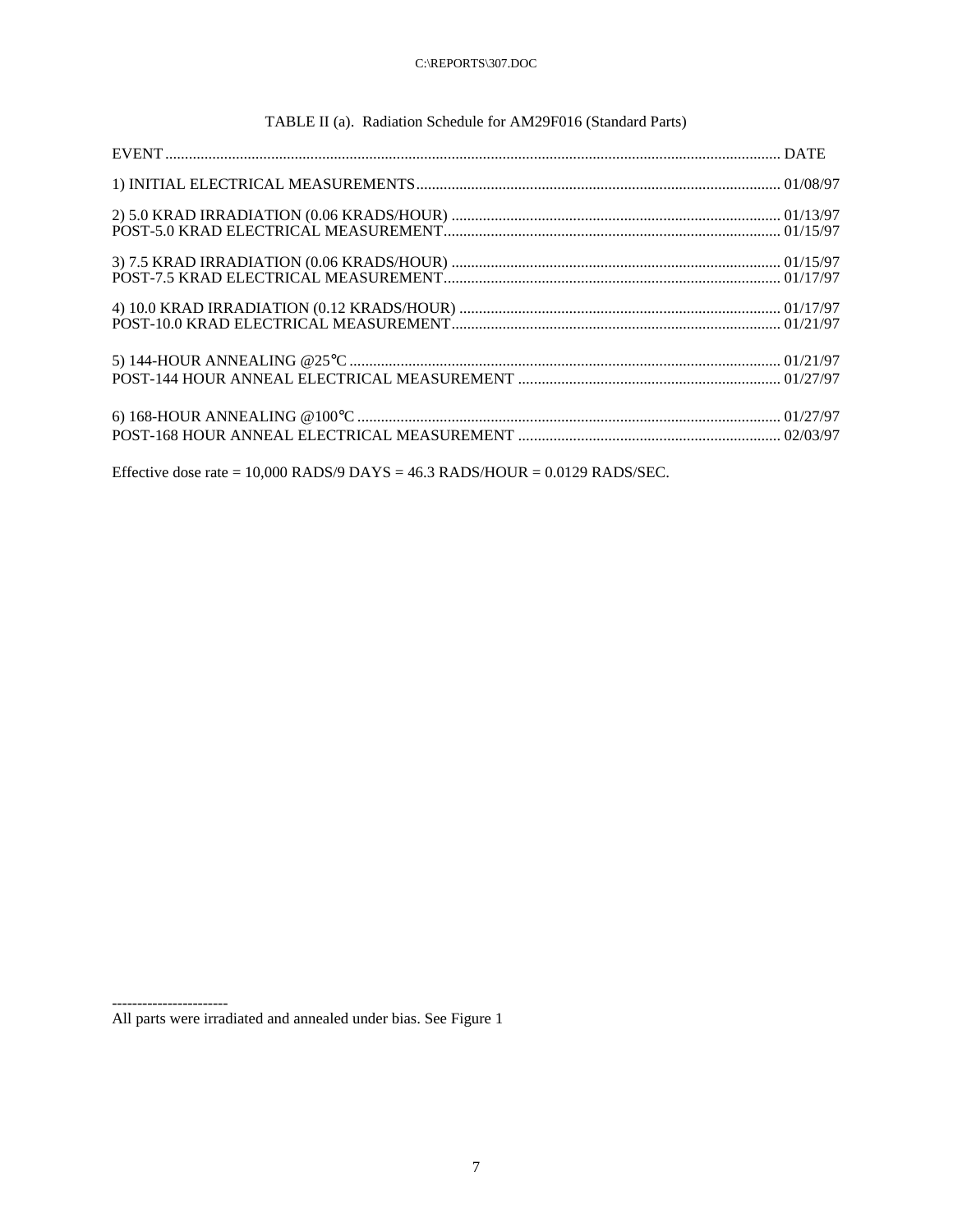| <b>EVENT</b> |  |  |
|--------------|--|--|
|              |  |  |

## TABLE II (b). Radiation Schedule for AM29F016 (85/85 Parts)

Effective dose rate =  $15,000$  RADS/11 DAYS =  $56.8$  RADS/HOUR =  $0.0158$  RADS/SEC.

-----------------------

All parts were irradiated and annealed under bias. See Figure 1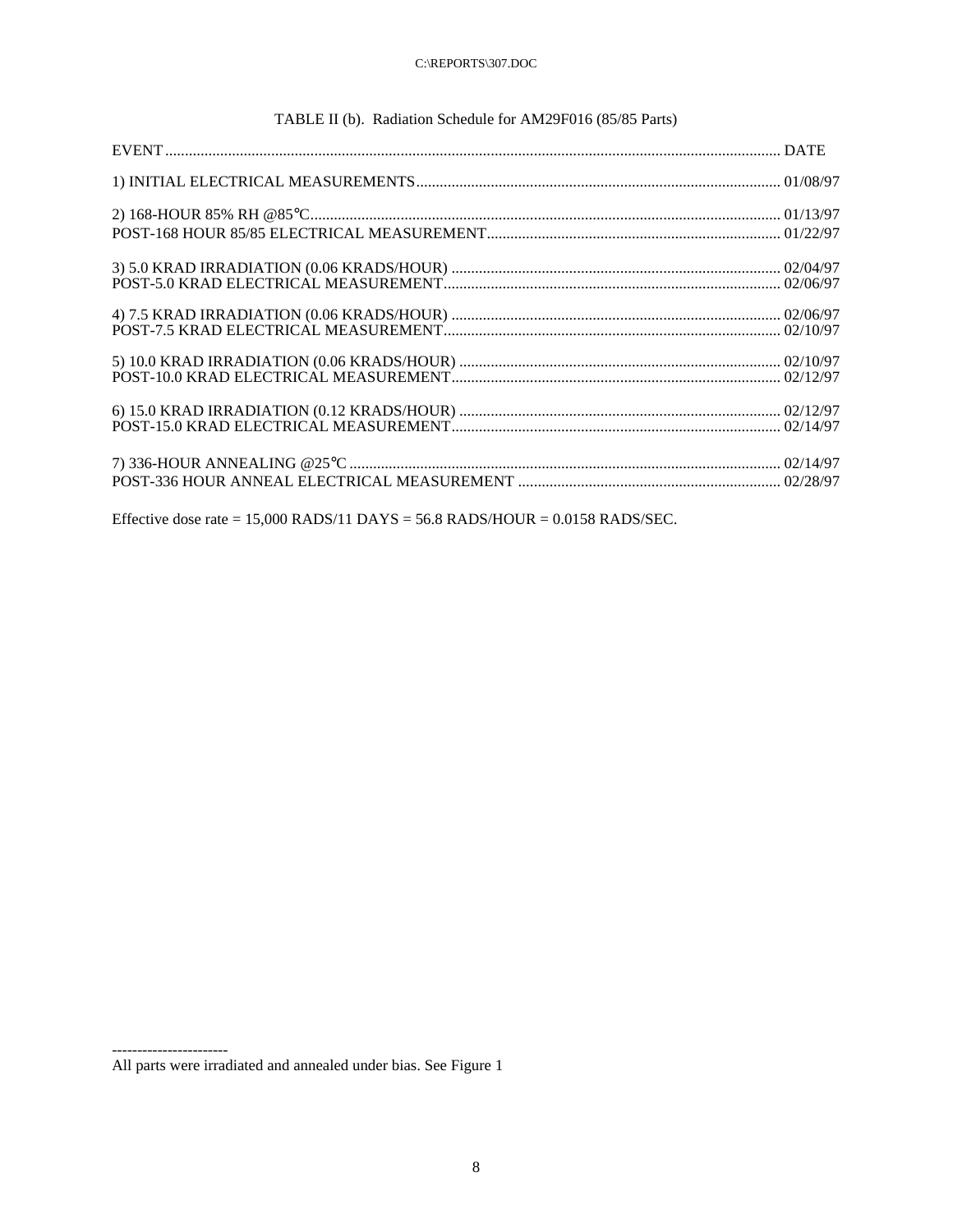## TABLE II(c). Radiation Schedule for AM29F016 (1000 Hour Life Test Parts)

Effective dose rate =  $15,000$  RADS/9 DAYS =  $69.4$  RADS/HOUR =  $0.0193$  RADS/SEC.

All parts were irradiated and annealed under bias. See Figure 1

-----------------------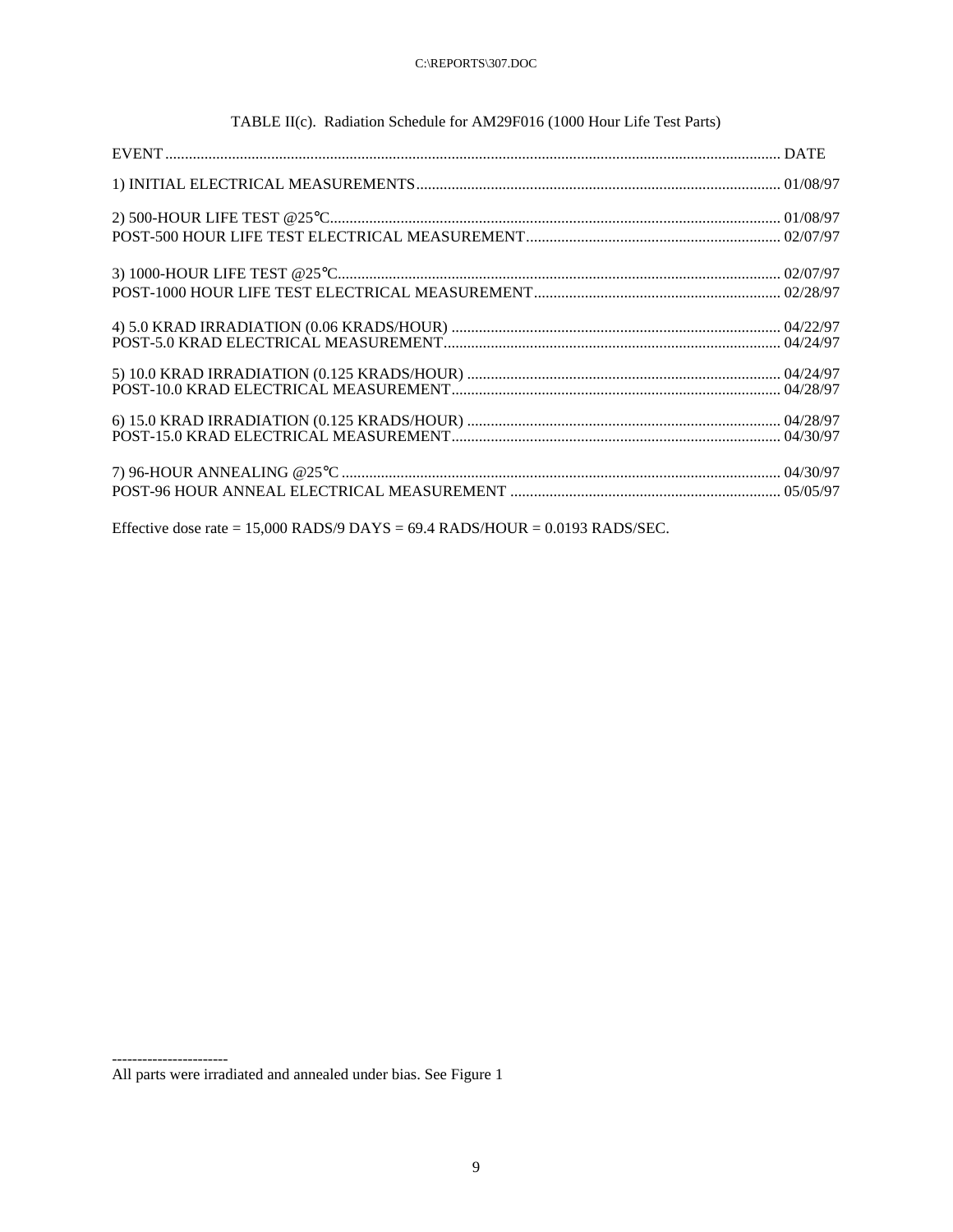## Table III: Electrical Characteristics of AM29F016

| Test $#$       | <b>Functional Test</b>                  | <b>Test Conditions</b>                  |
|----------------|-----------------------------------------|-----------------------------------------|
|                | Read Checkerboard Previously Written    | Vcc=5.0V, Vil=0.0V, Vih=5.0V, Freq=2MHz |
| $\mathfrak{D}$ | Sector Erase - All 32 Sectors           | Vcc=5.0V, Vil=0.0V, Vih=5.0V, Freq=2MHz |
| 3              | Read Logic $1 - All locations (2 Megs)$ | Vcc=5.0V, Vil=0.0V, Vih=5.0V, Freq=2MHz |
| $\overline{4}$ | Write/Read Logic $0$ – First Half       | Vcc=5.0V, Vil=0.0V, Vih=5.0V, Freq=2MHz |
| 5              | Write/Read Logic 0 - Second Half        | Vcc=5.0V, Vil=0.0V, Vih=5.0V, Freq=2MHz |
| 6              | Sector Erase - All 32 Sectors           | Vcc=5.0V, Vil=0.0V, Vih=5.0V, Freq=2MHz |
|                | Read Logic $1 - All locations (2 Megs)$ | Vcc=5.0V, Vil=0.0V, Vih=5.0V, Freq=2MHz |
| 8              | Write/Read Checkerboard - First Half    | Vcc=5.0V, Vil=0.0V, Vih=5.0V, Freq=2MHz |
| 9              | Write/Read Checkerboard - Second Half   | Vcc=5.0V, Vil=0.0V, Vih=5.0V, Freq=2MHz |

Spec. Lim.

| Test #         | Parameters       | Units | <b>Test Conditions</b>                                                    | min      | max  |
|----------------|------------------|-------|---------------------------------------------------------------------------|----------|------|
|                | <b>VOH</b>       | V     | $I_{OH} = -2.5mA$ , $V_{CC} = V_{CC} min$                                 | 2.4      | 5.5  |
| 2              | <b>VOL</b>       | mV    | $I_{OL} = 12mA$ , $V_{CC} = V_{CC}$ min                                   | $\theta$ | 450  |
| $\mathcal{E}$  | IIL              | μA    |                                                                           | $-10.0$  | 10.0 |
| $\overline{4}$ | <b>IIH</b>       | μA    |                                                                           | $-10.0$  | 10.0 |
| 5              | <b>IOZL</b>      | μA    |                                                                           | $-10.0$  | 10.0 |
| 6              | <b>IOZH</b>      | μA    |                                                                           | $-10.0$  | 10.0 |
| $\tau$         | ICC <sub>1</sub> | mA    | $CE = V_{IL}$ , $OE = V_{IH}$                                             | 0.0      | 40.0 |
| 8              | ICC <sub>2</sub> | mA    | $CE = V_{II}$ , $OE = V_{IH}$                                             | 0.0      | 60.0 |
| 9              | ICC <sub>3</sub> | mA    | $V_{CC} = V_{CC}$ max, $CE = V_{CC} \pm 0.3V$ , RESET = $V_{CC} \pm 0.3V$ | 0.0      | 1.0  |
| 10             | ICC <sub>4</sub> | mA    | $V_{\text{CC}} = V_{\text{CC}}$ max, RESET = $V_{\text{SS}} \pm 0.3 V$    | 0.0      | 1.0  |
| 11             | TAVQV_LH         | ns    | $CE = V_{IL}$ , $OE = V_{IL}$                                             | 0.0      | 90.0 |
| 12             | TAVQV HL         | ns    | $CE = V_{II}$ , $OE = V_{II}$                                             | 0.0      | 90.0 |
| 13             | TGLQV_ZH         | ns    |                                                                           | 0.0      | 40.0 |
| 14             | TGLQV_ZL         | ns    |                                                                           | 0.0      | 40.0 |
| 15             | TELQV_ZH         | ns    | $OE = V_{IL}$                                                             | 0.0      | 90.0 |
| 16             | TELQV_ZL         | ns    | $OE = V_{II}$                                                             | 0.0      | 90.0 |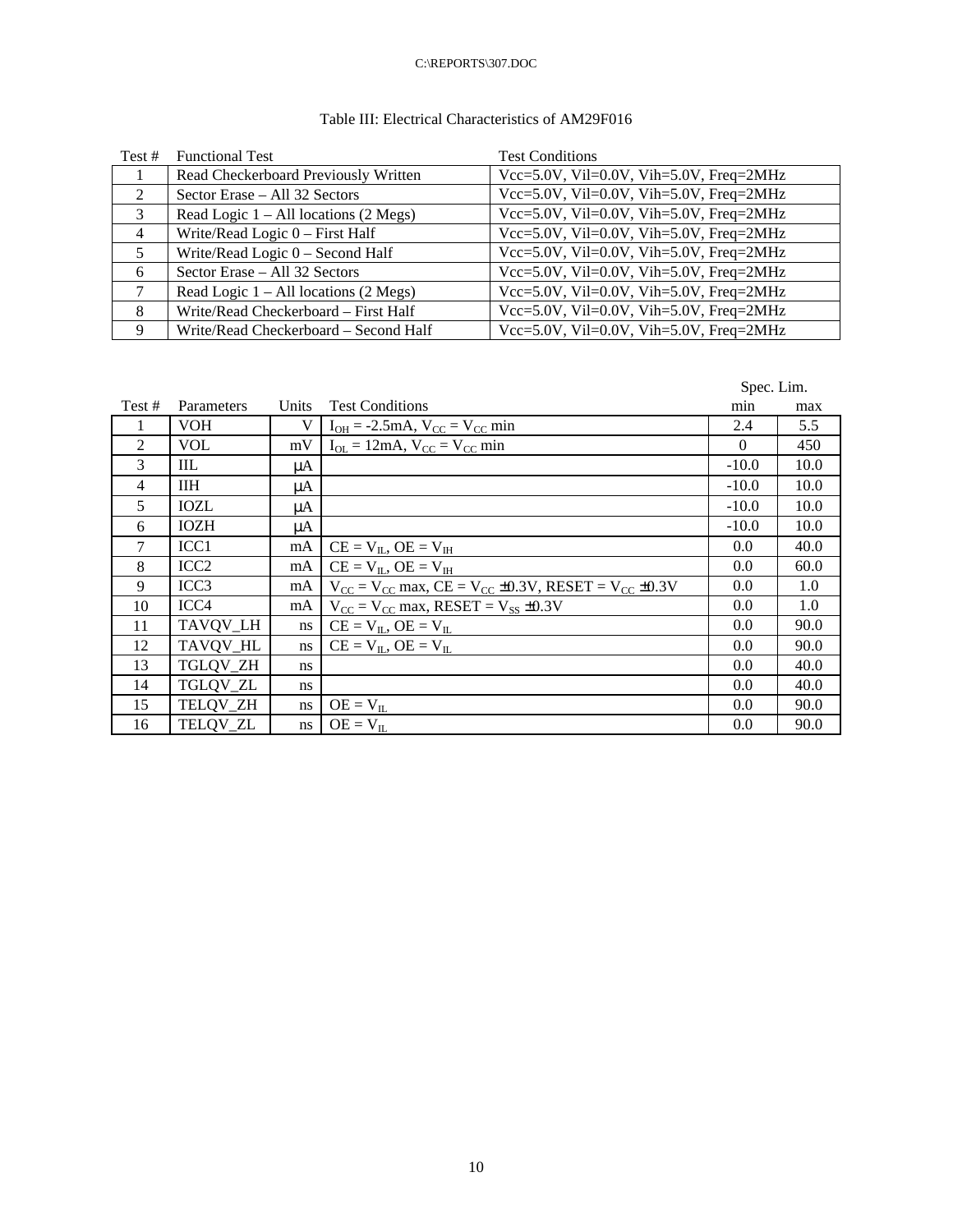# **TABLE IV: Summary of Electrical Measurements After Total Dose**

# **Exposures and Annealing for AM29F016 (See Notes 1-4)**

|                |                                                                                                                                                                                                                                                                                                                                                                                                                                                                                                                                                                                                                                                                                                                                                                                                                                                                                                                  |    |              |                |                |              |              |              |              |              | <b>Total Dose Exposure (kRads)</b> |              |              |                                | Annealing                     |              |
|----------------|------------------------------------------------------------------------------------------------------------------------------------------------------------------------------------------------------------------------------------------------------------------------------------------------------------------------------------------------------------------------------------------------------------------------------------------------------------------------------------------------------------------------------------------------------------------------------------------------------------------------------------------------------------------------------------------------------------------------------------------------------------------------------------------------------------------------------------------------------------------------------------------------------------------|----|--------------|----------------|----------------|--------------|--------------|--------------|--------------|--------------|------------------------------------|--------------|--------------|--------------------------------|-------------------------------|--------------|
|                |                                                                                                                                                                                                                                                                                                                                                                                                                                                                                                                                                                                                                                                                                                                                                                                                                                                                                                                  |    |              |                | <b>Initial</b> |              |              | 5            |              | 7.5          | 10                                 |              |              |                                | 144 hrs @ 25°C 168hrs @ 100°C |              |
| 1              |                                                                                                                                                                                                                                                                                                                                                                                                                                                                                                                                                                                                                                                                                                                                                                                                                                                                                                                  |    |              |                | 4P             |              | 4P           |              | 4P           |              | 4P                                 |              | 4F           |                                | 4F                            |              |
| $\mathbf{2}$   |                                                                                                                                                                                                                                                                                                                                                                                                                                                                                                                                                                                                                                                                                                                                                                                                                                                                                                                  |    |              |                | 4P             |              | 4P           |              | 4P           |              | 4P                                 |              | 4P           |                                | 4P                            |              |
| 3 <sup>1</sup> |                                                                                                                                                                                                                                                                                                                                                                                                                                                                                                                                                                                                                                                                                                                                                                                                                                                                                                                  |    |              |                | 4P             |              | 4P           |              | 4P           |              | 4F                                 |              | 4F           |                                | 4F                            |              |
| 4              |                                                                                                                                                                                                                                                                                                                                                                                                                                                                                                                                                                                                                                                                                                                                                                                                                                                                                                                  |    |              |                | 4P             |              | 4P           |              | 4P           |              | 4P                                 |              | 4P           |                                | 4P                            |              |
| 5              | <b>Functional Tests /2/3</b><br>Vcc=5.0V, Vil=0.0V, Vih=5.0V, Freq=2MHz<br>Vcc=5.0V, Vil=0.0V, Vih=5.0V, Freq=2MHz<br>Vcc=5.0V, Vil=0.0V, Vih=5.0V, Freq=2MHz<br>Vcc=5.0V, Vil=0.0V, Vih=5.0V, Freq=2MHz<br>Vcc=5.0V, Vil=0.0V, Vih=5.0V, Freq=2MHz<br>Vcc=5.0V, Vil=0.0V, Vih=5.0V, Freq=2MHz<br>Vcc=5.0V, Vil=0.0V, Vih=5.0V, Freq=2MHz<br>Vcc=5.0V, Vil=0.0V, Vih=5.0V, Freq=2MHz<br>Vcc=5.0V, Vil=0.0V, Vih=5.0V, Freq=2MHz<br>Spec. Lim. /4<br><b>Units</b><br><b>Parameters</b><br>min<br>max<br><b>VOH</b><br>5.5<br>2.4<br>v<br><b>VOL</b><br>450<br>mV<br>$\mathbf{0}$<br><b>IIL</b><br>$-10.0$<br>10.0<br>$\mu A$<br><b>IIH</b><br>$-10.0$<br>10.0<br>$\mathbf{\mu}$ A<br><b>IOZL</b><br>$-10.0$<br>10.0<br>μA<br><b>IOZH</b><br>$-10.0$<br>10.0<br>$\mu A$<br>ICC1<br>$\bf{0}$<br>40.0<br>mA<br>ICC <sub>2</sub><br>$\mathbf{0}$<br>60.0<br>mA<br>ICC <sub>3</sub><br>$\mathbf{0}$<br>1000<br>$\mu$ A |    | 4P           |                | 4P             |              | 4P           |              | 4P           |              | 4P                                 |              | 4P           |                                |                               |              |
| 6              | $\mathbf{0}$<br>$\mu A$<br>$\mathbf{0}$<br>ns<br>$\mathbf{0}$<br>ns<br>0<br>ns<br>$\mathbf{0}$<br>ns                                                                                                                                                                                                                                                                                                                                                                                                                                                                                                                                                                                                                                                                                                                                                                                                             |    |              | 4P             |                | 4P           |              | 4P           |              | 4P           |                                    | 4P           |              | 4P                             |                               |              |
| 7              |                                                                                                                                                                                                                                                                                                                                                                                                                                                                                                                                                                                                                                                                                                                                                                                                                                                                                                                  |    |              |                | 4P             |              | 4P           |              | 4P           |              | 4F                                 |              | 4F           |                                | <b>4F</b>                     |              |
| 8              |                                                                                                                                                                                                                                                                                                                                                                                                                                                                                                                                                                                                                                                                                                                                                                                                                                                                                                                  |    |              |                | 4P             |              | 4P           |              | 4P           |              | 4F                                 |              | 4F           |                                | 4F                            |              |
| 9              |                                                                                                                                                                                                                                                                                                                                                                                                                                                                                                                                                                                                                                                                                                                                                                                                                                                                                                                  |    | 4P           |                | 4P             |              | 4P           |              | 4F           |              | 4F                                 |              | <b>4F</b>    |                                |                               |              |
|                |                                                                                                                                                                                                                                                                                                                                                                                                                                                                                                                                                                                                                                                                                                                                                                                                                                                                                                                  |    |              |                |                |              |              |              |              |              |                                    |              |              |                                |                               |              |
|                |                                                                                                                                                                                                                                                                                                                                                                                                                                                                                                                                                                                                                                                                                                                                                                                                                                                                                                                  |    |              | <b>Initial</b> |                |              | 5            |              | 7.5          | 10           |                                    |              |              | 144 hrs @ 25°C 168 hrs @ 100°C |                               |              |
|                |                                                                                                                                                                                                                                                                                                                                                                                                                                                                                                                                                                                                                                                                                                                                                                                                                                                                                                                  |    |              |                | 4.4            | 0.003        | 4.3          | 0.004        | 4.3          | 0.005        | 4F                                 |              | 4F           |                                | 4F                            |              |
|                |                                                                                                                                                                                                                                                                                                                                                                                                                                                                                                                                                                                                                                                                                                                                                                                                                                                                                                                  |    |              |                | 270            | 5.85         | 278          | 10.23        | 4F           |              | 4F                                 |              | 4F           |                                | 4F                            |              |
|                |                                                                                                                                                                                                                                                                                                                                                                                                                                                                                                                                                                                                                                                                                                                                                                                                                                                                                                                  |    |              |                | $-1.1$         | 6.31         | $-0.14$      | 1.13         | $-0.007$     | 0.047        | $-0.008$                           | 0.045        | $-0.009$     | 0.05                           | $-0.003$                      | 0.01         |
|                |                                                                                                                                                                                                                                                                                                                                                                                                                                                                                                                                                                                                                                                                                                                                                                                                                                                                                                                  |    |              |                | $\bf{0}$       | $\mathbf{0}$ | $\bf{0}$     | $\mathbf{0}$ | $\mathbf{0}$ | $\mathbf{0}$ | 0.0002                             | 0.001        | $\mathbf{0}$ | $\bf{0}$                       | $\mathbf{0}$                  | $\mathbf{0}$ |
|                |                                                                                                                                                                                                                                                                                                                                                                                                                                                                                                                                                                                                                                                                                                                                                                                                                                                                                                                  |    |              |                | $\bf{0}$       | $\mathbf{0}$ | $\bf{0}$     | $\mathbf{0}$ | $\mathbf{0}$ | $\bf{0}$     | $\mathbf{0}$                       | $\bf{0}$     | $\bf{0}$     | $\bf{0}$                       | $\mathbf{0}$                  | $\mathbf{0}$ |
|                |                                                                                                                                                                                                                                                                                                                                                                                                                                                                                                                                                                                                                                                                                                                                                                                                                                                                                                                  |    |              |                | $\mathbf{0}$   | $\mathbf{0}$ | $\mathbf{0}$ | $\mathbf{0}$ | $\mathbf{0}$ | $\mathbf{0}$ | $\mathbf{0}$                       | $\mathbf{0}$ | $\mathbf{0}$ | $\bf{0}$                       | 0.0006                        | 0.003        |
|                |                                                                                                                                                                                                                                                                                                                                                                                                                                                                                                                                                                                                                                                                                                                                                                                                                                                                                                                  |    |              |                | 15.5           | 0.085        | 15.3         | 0.052        | 15.3         | 0.097        | 17.1                               | 0.15         | 17.2         | 0.20                           | 16.6                          | 0.14         |
|                |                                                                                                                                                                                                                                                                                                                                                                                                                                                                                                                                                                                                                                                                                                                                                                                                                                                                                                                  |    |              |                | 17.2           | 1.01         | 18.1         | 1.40         | 20.2         | 2.10         | 14.3                               | 0.24         | 14.8         | 1.10                           | 14.8                          | 0.67         |
|                |                                                                                                                                                                                                                                                                                                                                                                                                                                                                                                                                                                                                                                                                                                                                                                                                                                                                                                                  |    |              |                | 294            | 3.9          | 294          | 3.9          | 358          | 12.3         | 1167                               | 77.2         | 1143         | 76.8                           | 527                           | 87.1         |
|                | ICC4                                                                                                                                                                                                                                                                                                                                                                                                                                                                                                                                                                                                                                                                                                                                                                                                                                                                                                             |    |              | 1000           | $\mathbf{0}$   | $\mathbf{0}$ | $\mathbf{0}$ | $\mathbf{0}$ | 66.6         | 11.97        | 884                                | 73.2         | 854          | 81.2                           | 235                           | 85.0         |
|                | TAVQV_LH                                                                                                                                                                                                                                                                                                                                                                                                                                                                                                                                                                                                                                                                                                                                                                                                                                                                                                         |    |              | 90.0           | 37.0           | 1.90         | 37.0         | 1.98         | 3P/1F        |              | 4F                                 |              | 4F           |                                | 4F                            |              |
|                | TAVQV_HL                                                                                                                                                                                                                                                                                                                                                                                                                                                                                                                                                                                                                                                                                                                                                                                                                                                                                                         |    |              | 90.0           | 36.1           | 1.70         | 36.0         | 1.75         | 36.6         | 1.72         | 4F                                 |              | 4F           |                                | 4F                            |              |
|                | <b>TGLQV_ZH</b>                                                                                                                                                                                                                                                                                                                                                                                                                                                                                                                                                                                                                                                                                                                                                                                                                                                                                                  |    |              | 40.0           | 21.9           | 0.79         | 21.9         | 0.80         | 3P/1F        |              | 4F                                 |              | 4F           |                                | 4F                            |              |
|                | <b>TGLQV_ZL</b>                                                                                                                                                                                                                                                                                                                                                                                                                                                                                                                                                                                                                                                                                                                                                                                                                                                                                                  |    |              | 40.0           | 20.1           | 0.36         | 20.0         | 0.33         | 20.2         | 0.23         | 4F                                 |              | 4F           |                                | 4F                            |              |
|                | <b>TELOV ZH</b>                                                                                                                                                                                                                                                                                                                                                                                                                                                                                                                                                                                                                                                                                                                                                                                                                                                                                                  | ns | $\mathbf{0}$ | 90.0           | 53.2           | 2.50         | 54.1         | 3.19         | 3P/1F        |              | 4F                                 |              | 4F           |                                | 4F                            |              |
|                | <b>TELQV_ZL</b>                                                                                                                                                                                                                                                                                                                                                                                                                                                                                                                                                                                                                                                                                                                                                                                                                                                                                                  | ns | $\bf{0}$     | 90.0           | 48.3           | 0.12         | 48.6         | 0.27         | 48.5         | 0.25         | 4F                                 |              | 4F           |                                | 4F                            |              |

Notes:

1/ The mean and standard deviation values were calculated over the four parts irradiated in this testing.

2/ The control samples remained constant throughout the testing are are not included in this table.

3/"P" indicates that all parts passed this test at this irradiation or annealing level. "F" indicates that all parts failed this test at this irradiation or annelaing level.

"nPmF" indicates that n parts passed and m parts failed this test at this irradiation or annealing level.

4/ These are manufacturer's pre-irradiation data sheet specification limits. No post-irradiation limits were provided by the manufacturer at the time these tests were perform **Radiation sensitive parameters: VOH, VOL, ICC3, TAVQV, TGLQV, TELQV.**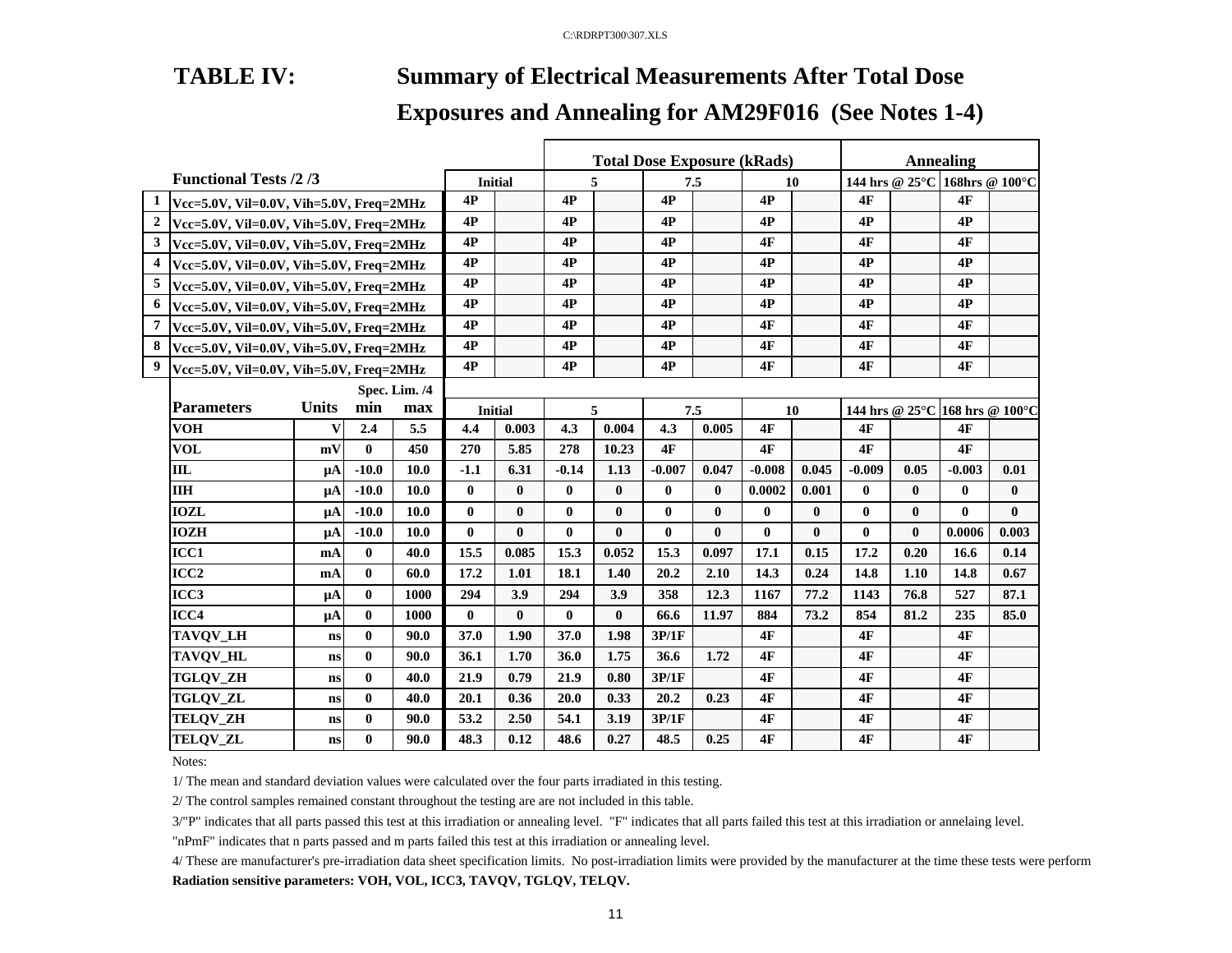|                                           |                                                                                                                                                                                                                                                                                                                                                                                                                                                                                                                                                                                                                                                                                                                                                                                                |    |          |      |      |                |      |                      | <b>Total Dose Exposure (kRads)</b> |      |      |      |      |      |      |      | <b>Annealing</b> |            |
|-------------------------------------------|------------------------------------------------------------------------------------------------------------------------------------------------------------------------------------------------------------------------------------------------------------------------------------------------------------------------------------------------------------------------------------------------------------------------------------------------------------------------------------------------------------------------------------------------------------------------------------------------------------------------------------------------------------------------------------------------------------------------------------------------------------------------------------------------|----|----------|------|------|----------------|------|----------------------|------------------------------------|------|------|------|------|------|------|------|------------------|------------|
|                                           |                                                                                                                                                                                                                                                                                                                                                                                                                                                                                                                                                                                                                                                                                                                                                                                                |    |          |      |      | Initial        |      | <b>Post Humidity</b> |                                    | 5    |      | 7.5  |      | 10   |      | 15   | 336hrs@25°C      |            |
|                                           | $1$ Vcc=5.0V, Vil=0.0V, Vih=5.0V, Freq=2MHz                                                                                                                                                                                                                                                                                                                                                                                                                                                                                                                                                                                                                                                                                                                                                    |    | 4P       |      | 4P   |                | 4P   |                      | 4P                                 |      | 4P   |      | 4P   |      | 1P3F |      |                  |            |
| 2                                         |                                                                                                                                                                                                                                                                                                                                                                                                                                                                                                                                                                                                                                                                                                                                                                                                |    |          |      | 4P   |                | 4P   |                      | 4P                                 |      | 4P   |      | 4P   |      | 4P   |      | 4P               |            |
|                                           |                                                                                                                                                                                                                                                                                                                                                                                                                                                                                                                                                                                                                                                                                                                                                                                                |    |          |      | 4P   |                | 4P   |                      | 4P                                 |      | 4P   |      | 4P   |      | 1P3F |      | 1P3F             |            |
| 4                                         |                                                                                                                                                                                                                                                                                                                                                                                                                                                                                                                                                                                                                                                                                                                                                                                                |    |          |      | 4P   |                | 4P   |                      | 4P                                 |      | 4P   |      | 4P   |      | 4P   |      | 4P               |            |
| 5                                         | <b>Functional Tests /2/3</b><br>$Vec=5.0V$ , Vil=0.0V, Vih=5.0V, Freq=2MHz<br>3 Vcc=5.0V, Vil=0.0V, Vih=5.0V, Freq=2MHz<br>Vcc=5.0V, Vil=0.0V, Vih=5.0V, Freq=2MHz<br>Vcc=5.0V, Vil=0.0V, Vih=5.0V, Freq=2MHz<br>7 Vcc=5.0V, Vil=0.0V, Vih=5.0V, Freq=2MHz<br>Vcc=5.0V, Vil=0.0V, Vih=5.0V, Freq=2MHz<br>Vcc=5.0V, Vil=0.0V, Vih=5.0V, Freq=2MHz<br>Spec. Lim. /4<br>Units<br><b>Parameters</b><br>min<br>VOH1<br>v<br>2.4<br>VOH <sub>2</sub><br>$\bf{0}$<br>mV<br><b>VOL1</b><br>V<br>$-1.0$<br>VOL2<br>v<br>$-1.0$<br>III.<br>$-10.0$<br>μA<br>ΠН<br>$-10.0$<br>μA<br><b>IOZL</b><br>$-10.0$<br>μA<br><b>IOZH</b><br>$-10.0$<br>μA<br>ICC1<br>$\bf{0}$<br>mA<br>$\bf{0}$<br>ICC <sub>2</sub><br>mA<br>ICC3<br>$\bf{0}$<br>mA<br>$\bf{0}$<br>ICC4<br>mA<br><b>TAVQV_LH</b><br>$\bf{0}$<br>ns |    |          |      | 4P   |                | 4P   |                      | 4P                                 |      | 4P   |      | 4P   |      | 4P   |      | 4P               |            |
| 6 Vcc=5.0V, Vil=0.0V, Vih=5.0V, Freq=2MHz |                                                                                                                                                                                                                                                                                                                                                                                                                                                                                                                                                                                                                                                                                                                                                                                                |    |          | 4P   |      | 4P             |      | 4P                   |                                    | 4P   |      | 4P   |      | 4P   |      | 4P   |                  |            |
|                                           |                                                                                                                                                                                                                                                                                                                                                                                                                                                                                                                                                                                                                                                                                                                                                                                                |    |          |      | 4P   |                | 4P   |                      | 4P                                 |      | 4P   |      | 4P   |      | 1P3F |      | 1P3F             |            |
| 8                                         |                                                                                                                                                                                                                                                                                                                                                                                                                                                                                                                                                                                                                                                                                                                                                                                                |    |          |      | 4P   |                | 4P   |                      | 4P                                 |      | 4P   |      | 4P   |      | 1P3F |      | 1P3F             |            |
|                                           |                                                                                                                                                                                                                                                                                                                                                                                                                                                                                                                                                                                                                                                                                                                                                                                                |    |          |      | 4P   |                | 4P   |                      | 4P                                 |      | 4P   |      | 4P   |      | 1P3F |      | 1P3F             |            |
|                                           |                                                                                                                                                                                                                                                                                                                                                                                                                                                                                                                                                                                                                                                                                                                                                                                                |    |          |      |      |                |      |                      |                                    |      |      |      |      |      |      |      |                  |            |
|                                           |                                                                                                                                                                                                                                                                                                                                                                                                                                                                                                                                                                                                                                                                                                                                                                                                |    |          | max  |      | <b>Initial</b> |      | <b>Post Humidity</b> |                                    | 5    |      | 7.5  |      | 10   |      | 15   |                  | 96hrs@25°C |
|                                           |                                                                                                                                                                                                                                                                                                                                                                                                                                                                                                                                                                                                                                                                                                                                                                                                |    |          | 5.5  | 4.34 | 0.01           | 4.34 | 0.01                 | 4.34                               | 0.01 | 4.34 | 0.01 | 4.34 | 0.01 | 4F   |      | 4F               |            |
|                                           |                                                                                                                                                                                                                                                                                                                                                                                                                                                                                                                                                                                                                                                                                                                                                                                                |    |          | 450  | 4.34 | 0.01           | 4.34 | 0.01                 | 4.34                               | 0.01 | 4.34 | 0.01 | 4.34 | 0.01 | 4F   |      | 4F               |            |
|                                           |                                                                                                                                                                                                                                                                                                                                                                                                                                                                                                                                                                                                                                                                                                                                                                                                |    |          | 2.0  | 0.26 | 0.03           | 0.26 | 0.03                 | 0.26                               | 0.03 | 0.26 | 0.03 | 0.26 | 0.03 | 4F   |      | 4F               |            |
|                                           |                                                                                                                                                                                                                                                                                                                                                                                                                                                                                                                                                                                                                                                                                                                                                                                                |    |          | 2.0  | 0.25 | 0.02           | 0.25 | 0.02                 | 0.25                               | 0.02 | 0.25 | 0.02 | 0.25 | 0.02 | 4F   |      | 4F               |            |
|                                           |                                                                                                                                                                                                                                                                                                                                                                                                                                                                                                                                                                                                                                                                                                                                                                                                |    |          | 10.0 | 0.0  | 0.0            | 0.0  | 0.0                  | 0.0                                | 0.0  | 0.0  | 0.0  | 0.0  | 0.0  | 0.0  | 0.0  | 0.0              | 0.0        |
|                                           |                                                                                                                                                                                                                                                                                                                                                                                                                                                                                                                                                                                                                                                                                                                                                                                                |    |          | 10.0 | 0.0  | 0.0            | 0.0  | 0.0                  | 0.0                                | 0.0  | 0.0  | 0.0  | 0.0  | 0.0  | 0.0  | 0.0  | 0.0              | 0.0        |
|                                           |                                                                                                                                                                                                                                                                                                                                                                                                                                                                                                                                                                                                                                                                                                                                                                                                |    |          | 10.0 | 0.0  | 0.0            | 0.0  | 0.0                  | 0.0                                | 0.0  | 0.0  | 0.0  | 0.0  | 0.0  | 0.0  | 0.0  | 0.0              | 0.0        |
|                                           |                                                                                                                                                                                                                                                                                                                                                                                                                                                                                                                                                                                                                                                                                                                                                                                                |    |          | 10.0 | 0.0  | 0.0            | 0.0  | 0.0                  | 0.0                                | 0.0  | 0.0  | 0.0  | 0.0  | 0.0  | 0.0  | 0.0  | 0.0              | 0.0        |
|                                           |                                                                                                                                                                                                                                                                                                                                                                                                                                                                                                                                                                                                                                                                                                                                                                                                |    |          | 40   | 15.2 | 0.2            | 15.4 | 0.2                  | 15.8                               | 0.7  | 16.5 | 1.5  | 15.5 | 1.3  | 17.3 | 1.3  | 16.2             | 1.1        |
|                                           |                                                                                                                                                                                                                                                                                                                                                                                                                                                                                                                                                                                                                                                                                                                                                                                                |    |          | 60   | 17.3 | 0.4            | 17.5 | 1.5                  | 17.9                               | 1.8  | 17.4 | 2.1  | 19.4 | 1.5  | 17.2 | 1.1  | 16.3             | 1.2        |
|                                           |                                                                                                                                                                                                                                                                                                                                                                                                                                                                                                                                                                                                                                                                                                                                                                                                |    |          | 1.0  | 0.28 | 0.5            | 0.29 | 0.07                 | 0.29                               | 0.01 | 0.29 | 0.01 | 0.29 | 0.01 | 1.4  | 0.93 | 1.1              | 0.8        |
|                                           |                                                                                                                                                                                                                                                                                                                                                                                                                                                                                                                                                                                                                                                                                                                                                                                                |    |          | 1.0  | 0.0  | 0.01           | 0.0  | 0.0                  | 0.0                                | 0.0  | 0.0  | 0.0  | 0.0  | 0.0  | 1.6  | 0.8  | 1.4              | 0.6        |
|                                           |                                                                                                                                                                                                                                                                                                                                                                                                                                                                                                                                                                                                                                                                                                                                                                                                |    |          | 90   | 37.0 | 1.8            | 41.3 | 1.4                  | 41.7                               | 1.6  | 42.1 | 2.5  | 38.4 | 1.6  | 4F   |      | 4F               |            |
|                                           | <b>TAVQV_HL</b>                                                                                                                                                                                                                                                                                                                                                                                                                                                                                                                                                                                                                                                                                                                                                                                | ns | $\bf{0}$ | 90   | 36.1 | 1.7            | 35.2 | 1.3                  | 35.4                               | 2.0  | 36.0 | 2.7  | 36.1 | 2.0  | 4F   |      | 4F               |            |
|                                           | <b>TGLQV_ZH</b>                                                                                                                                                                                                                                                                                                                                                                                                                                                                                                                                                                                                                                                                                                                                                                                | ns | $\bf{0}$ | 40   | 21.9 | 2.2            | 22.8 | 2.1                  | 22.5                               | 2.8  | 22.9 | 3.1  | 22.1 | 2.8  | 4F   |      | 4F               |            |
|                                           | <b>TGLQV_ZL</b>                                                                                                                                                                                                                                                                                                                                                                                                                                                                                                                                                                                                                                                                                                                                                                                | ns | $\bf{0}$ | 40   | 20.1 | 1.5            | 20.6 | 1.4                  | 20.5                               | 0.7  | 20.5 | 1.7  | 19.9 | 0.7  | 4F   |      | 4F               |            |
|                                           | <b>TELQV_ZH</b>                                                                                                                                                                                                                                                                                                                                                                                                                                                                                                                                                                                                                                                                                                                                                                                | ns | $\bf{0}$ | 90   | 53.2 | 1.3            | 60.3 | 1.1                  | 55.6                               | 0.9  | 51.7 | 2.8  | 52.1 | 0.9  | 4F   |      | 4F               |            |
|                                           | <b>TELQV_ZL</b>                                                                                                                                                                                                                                                                                                                                                                                                                                                                                                                                                                                                                                                                                                                                                                                | ns | $\bf{0}$ | 90   | 48.3 | 1.2            | 48.4 | 0.9                  | 48.5                               | 1.1  | 48.6 | 1.9  | 49.6 | 1.1  | 4F   |      | 4F               |            |

## **TABLE IV: Summary of Electrical Measurements After Total Dose Exposures and Annealing for AM29F016 After 168 Hrs of 85%RH/85°C (See Notes 1-4)**

Notes:

1/ The mean and standard deviation values were calculated over the four parts irradiated in this testing.

2/ The control samples remained constant throughout the testing are are not included in this table.

3/ "P" indicates that all parts passed this test at this irradiation or annealing level. "F" indicates that all parts failed this test at this irradiation or annealing level.

"nPmF" indicates that n parts passed and m parts failed this test at this irradiation or annealing level.

4/ These are manufacturer's pre-irradiation data sheet specification limits. No post-irradiation limits were provided by the manufacturer at the time these tests were performed.

**Radiation sensiteve parameters: VOH, VOL, ICC3, ICC4, TAVQV, TGLQV, TELQV.**